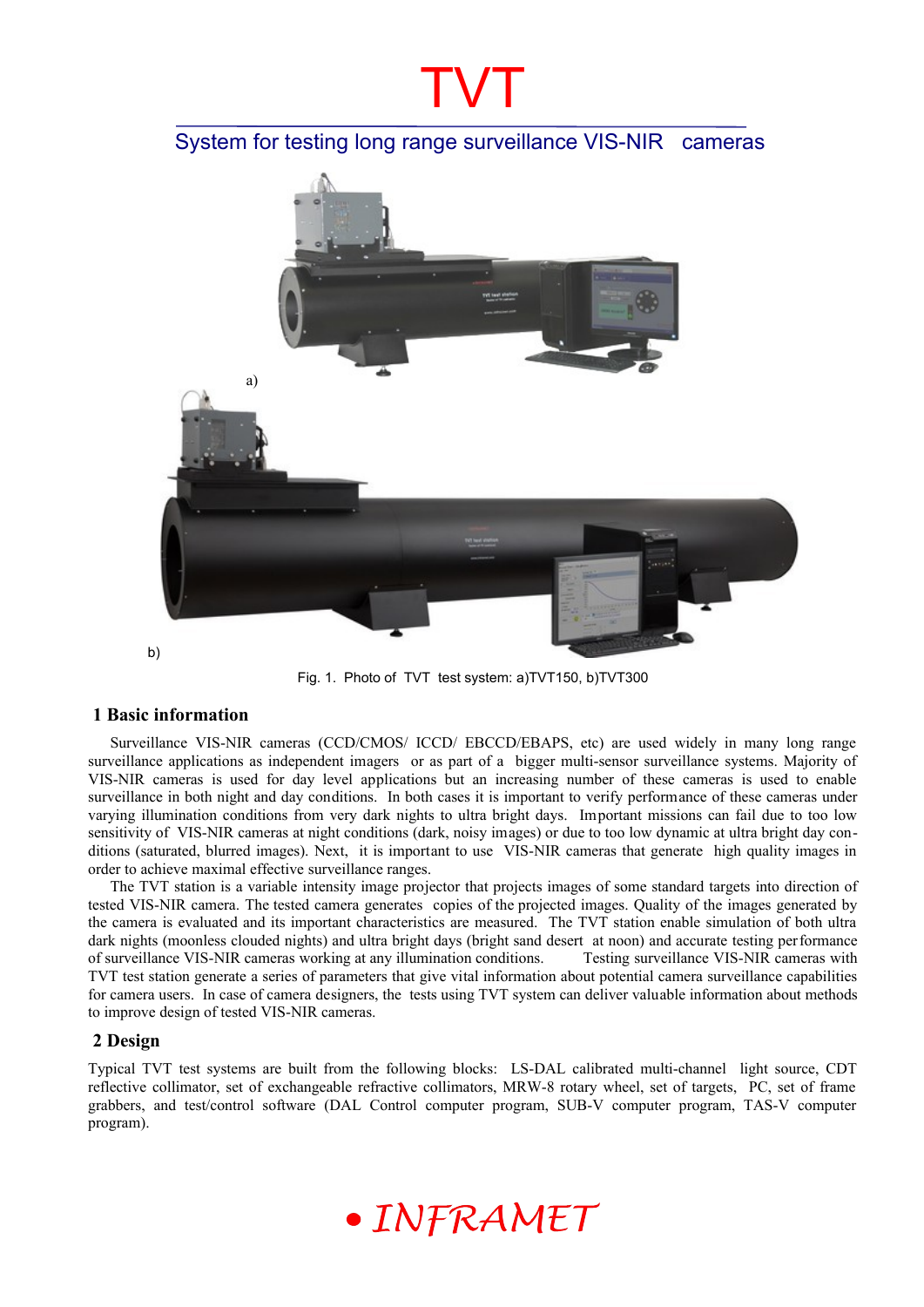# TVT

### System for testing long range surveillance VIS-NIR cameras

#### **3 Specifications**

| Parameter                                                                                                               | Value                                                                           |  |  |
|-------------------------------------------------------------------------------------------------------------------------|---------------------------------------------------------------------------------|--|--|
| Test capabilties                                                                                                        | Resolution, Minimal Resolvable Contrast, MTF, Distortion, FOV, Sensitivity,     |  |  |
|                                                                                                                         | SNR, Noise Equivalent Input, Fixed Pattern Noise, Non Uniformity, 1/f noise, 3D |  |  |
|                                                                                                                         | Noise, Number of bad pixels and bad pixel localisation, Resposivity function    |  |  |
|                                                                                                                         | (Responsivity, Linearity, Dynamic, Light Range), Color fidelity.                |  |  |
|                                                                                                                         | A reflective of-axis collimator (typical aperture 100mm, 150mm; 200mm,          |  |  |
| Collimators                                                                                                             | 300mm) of narrow simulated FOV and a set of three refractive collimators (max   |  |  |
|                                                                                                                         | aperture 70 mm) of wider simulated FOV                                          |  |  |
| Light source diameter                                                                                                   | 40 mm                                                                           |  |  |
|                                                                                                                         | 1) halogen bulb of 2856K color temperature for night and typical day simula-    |  |  |
| Modes of work light source:                                                                                             | tion                                                                            |  |  |
|                                                                                                                         | 2) white LED of color temperature over 5000K for simulation of ultra bright     |  |  |
|                                                                                                                         | days                                                                            |  |  |
| of light<br>luminance range<br>Total                                                                                    | 10 mcd/m <sup>2</sup> - 10 kcd/m <sup>2</sup> - D (day version)                 |  |  |
| source                                                                                                                  | 10 $\mu$ cd/m <sup>2</sup> - 10 kcd/m <sup>2</sup> – DN (day/night version)     |  |  |
| Simulated illuminance ranges<br>D version: $30 \text{ m} \times 30 \text{ k} \times (0.003 \text{ fc-}3000 \text{ fc})$ |                                                                                 |  |  |
| (approximate values)                                                                                                    | DN version: 30 µlx - 30 klx (0.000003 fc-3000 fc)                               |  |  |
| Spectral range                                                                                                          | Calibrated for testing VIS-NIR imaging sensors of spectral band not wider       |  |  |
|                                                                                                                         | than 400-1100nm                                                                 |  |  |
| Spectral modes                                                                                                          | a)broadband, b)VIS only, c)NIR only                                             |  |  |
|                                                                                                                         | optional different spectral band possible                                       |  |  |
|                                                                                                                         | Set of six variable contrast USAF 1951 targets, edge target, distortion target, |  |  |
| Targets                                                                                                                 | gray scale target                                                               |  |  |
| Contrast range of USAF1951 targets                                                                                      | from about $3\%$ to $100\%$                                                     |  |  |
| <b>PC</b> Control                                                                                                       | RS 232/USB 2.0 (all functions of DAL light source and MRW-8 rotary wheel)       |  |  |
| Accepted electronic image formats                                                                                       | PAL, Camera Link, LVDS, GigE, SDI, DVI, HDMI, USB 2.0/3.0 and other             |  |  |

#### **4 Versions**

TVT test systems are modular test systems that can be delivered in form of different versions of different configurations, test capabilities and price. The latter parameter can vary several times depending on version. The basic division of TVT series system is based on output aperture of the collimator ( [Table 1](#page-1-0)).

<span id="page-1-0"></span>Table 1. Division of VIS-NIR systems based on the collimator aperture

| System aperture code | Collimator output aperture [mm] |
|----------------------|---------------------------------|
| TVT60                | 60                              |
| <b>TVT100</b>        | 100                             |
| <b>TVT 150</b>       | 150                             |
| <b>TVT 200</b>       | 200                             |
| <b>TVT 250</b>       | 250                             |
| <b>TVT 300</b>       | 300                             |
| TVT X                | >300 (optional custom designed) |

The rule of thumb for choosing proper aperture is following:

Acceptable situation: the collimator aperture must be bigger than aperture of optics of tested imager

 Recommended situation: the collimator aperture must be bigger by at least 10% than aperture of tested imager (it is easier to align tested imager).

Collimator aperture is only one of a series of technical parameters that should be determined to optimize TVT system for required applications. We need also to determine:

- 1. Simulated light conditions
- 2. Collimators
- 3. Test capabilities,
- 4. Acceptable electronic image formats of tested VIS-NIR camera,
- 5. Boresighting capabilities
- 6. Simulated distance
- 7. Optional software.

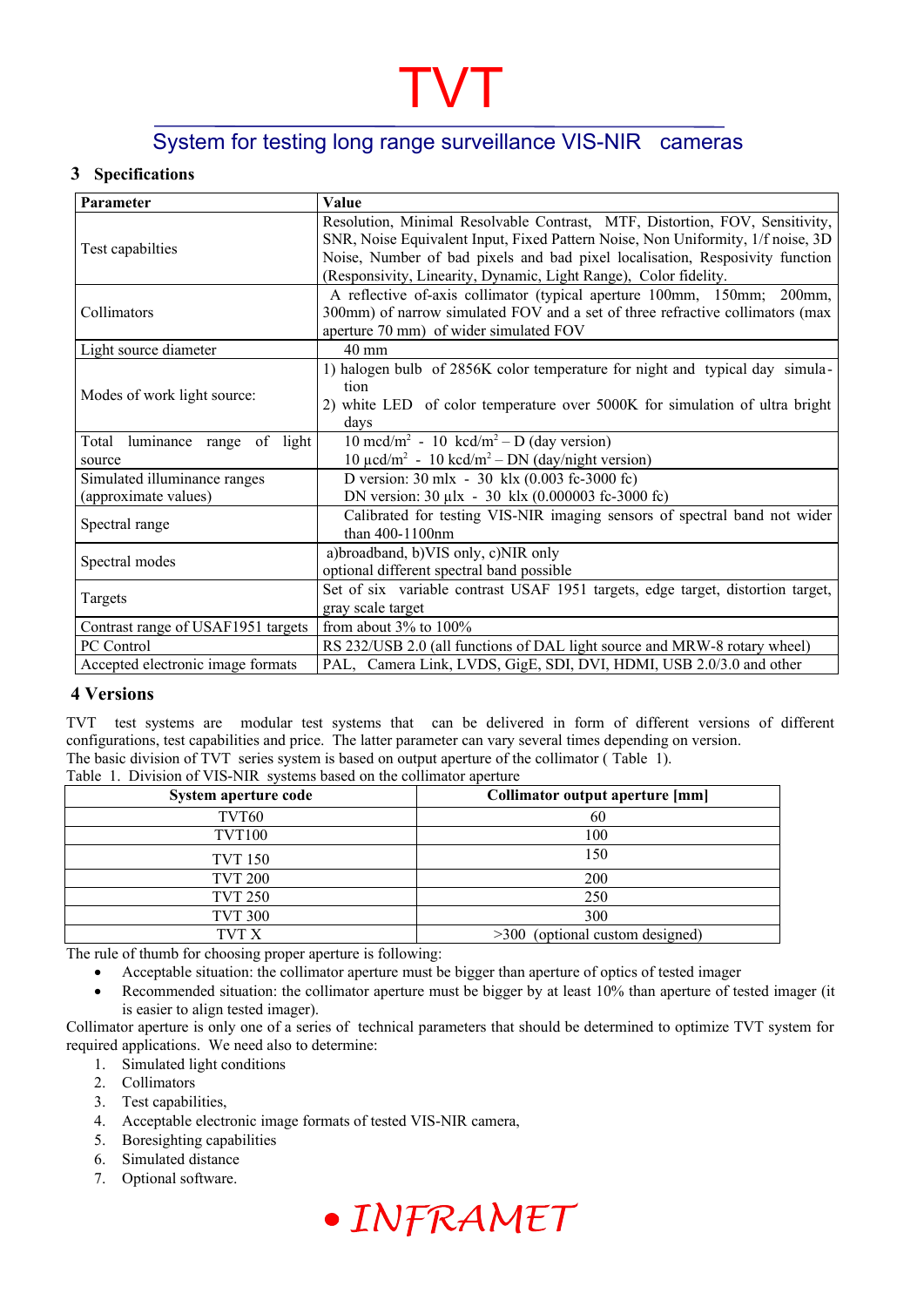# TVT

### System for testing long range surveillance VIS-NIR cameras

Therefore collimator aperture code and additional code composed from seven letters are use to describe precisely pa rameters of TVT series systems. Definitions of seven letter code are shown in Tab.2. The columns 1-7 present what letters are to be chosen to define precisely required version of TVT test system.

By changing letters from A to E we increase test capabilities of TVT test system but also the cost is increased.

| Tab. 2. Definitions of the codes used to describe versions of TVT test system |  |
|-------------------------------------------------------------------------------|--|

|                   |                                      | $\mathbf{2}$                                 | 3                                           | 4                                  | 5                                           | 6                     | 7                    |
|-------------------|--------------------------------------|----------------------------------------------|---------------------------------------------|------------------------------------|---------------------------------------------|-----------------------|----------------------|
| $\mathbf C$<br>od | Light con-<br>ditions                | <b>Collimators</b>                           | <b>Test capabilities</b>                    | Image formats of<br>VIS-NIR camera | <b>Boresight</b>                            | Simulated<br>distance | Optional<br>software |
| e                 |                                      |                                              |                                             | (frame grabber)                    |                                             |                       |                      |
| $\mathbf{A}$      | Day<br>$(DAL-D)$<br>light<br>source) | Only reflec-<br>tive, off axis<br>collimator | Basic: resolution                           | No frame grabber                   | N <sub>0</sub><br>boresight<br>capabilities | Only<br>infinity      | N <sub>o</sub>       |
| B                 | Day/Night<br>(DAL-DN                 | Reflective<br>collimator                     | Typical: resolution,<br>MTF,<br>distortion, | Standard<br>analog<br>video        | Measurem<br>of<br>ent                       | Regulated<br>from     | Movis                |
|                   | light                                | and a set of                                 | FOV,<br>sensitivity,                        | (PAL/NTSC)                         | aligning                                    | 200m<br>to            | computer<br>program  |
|                   | source)                              | refractive                                   | SNR, NEI, FPN,                              |                                    | of<br>errors                                | infinity              |                      |
|                   |                                      | collimators                                  | uniformity,<br>non                          |                                    | zoom/step                                   |                       |                      |
|                   |                                      |                                              | responsivity                                |                                    | <b>FOV</b>                                  |                       |                      |
|                   |                                      |                                              | function, linearity                         |                                    | objective                                   |                       |                      |
| $\mathcal{C}$     |                                      |                                              | As for level B but                          | Additional software                |                                             |                       |                      |
|                   |                                      |                                              | additionally MRC<br>measurement             | accepting<br><b>USB</b><br>2.0/3.0 |                                             |                       |                      |
| D                 |                                      |                                              | Ultra expanded: as                          | Additional grabber:                |                                             |                       |                      |
|                   |                                      |                                              | in level C but addi-                        | CL, GigE, LVDS,                    |                                             |                       |                      |
|                   |                                      |                                              | tionally 3D Noise                           | CVBS,<br>YpbPr,                    |                                             |                       |                      |
|                   |                                      |                                              | model, PVF, NPSD                            | Coa-XPress,<br>HD-                 |                                             |                       |                      |
|                   |                                      |                                              |                                             | SDI,<br>HD-CVI,                    |                                             |                       |                      |
|                   |                                      |                                              |                                             | HD-TVI,<br>AHD,                    |                                             |                       |                      |
|                   |                                      |                                              |                                             | DVI, HDMI,<br>Fire                 |                                             |                       |                      |
|                   |                                      |                                              |                                             | Wire                               |                                             |                       |                      |

Detail interpretation of the codes is presented below:

1) Simulated light conditions

- Different versions of DAL light source are used to simulate different light condition.
	- A) D version: 30 mlx 30 klx (0.003 fc-3000 fc)
	- B) DN version:  $30 \mu\text{lx} 30 \text{ klx}$  (0.000003 fc-3000 fc) where fc is foot candela
- 2) Collimators (optimal projector configuration for VIS-NIR cameras of different FOV):
	- A) Only a single off axis reflective collimator. This is a situation suitable for testing typical VIS-NIR cameras optimized for long range surveillance.
	- B) Additional set of refractive collimators is delivered. This set is useful for testing VIS-NIR cameras optimized for short range surveillance (wide FOV).
- 3) Test capabilities

List of test capabilities is presented in Tab.2 column no 3.

4) Acceptable image formats of VIS-NIR camera

4a - no frame grabber is delivered

4b - Frame grabber accepting images in standard analog video format (PAL/NTSC) is delivered.

4c - TAS software is modified to accept video in USB 2.0/3.0 format. Attention: Camera should be compatible with MS DirectX.

4d - Second frame grabber is delivered: Customer can choose from a long series of frame grabbers: analog HD/SD TV (CVBS, RGB, YpbPr), LVDS or RS-422, Camera Link, CoaXPress, GigE, IEEE 1394 (Fire Wire), SDI, DVI, HDMI. It is expected that customers know parameters of tested camera needed to configure earlier mentioned frame grabbers. Attention: More frame grabbers can be optionally delivered. Please contact Inframet with your specific requirements. 5) Boresighting

A) No boresight capabilities

B) Measurement of aligning errors of zoom/step FOV objective

6)Simulated distance